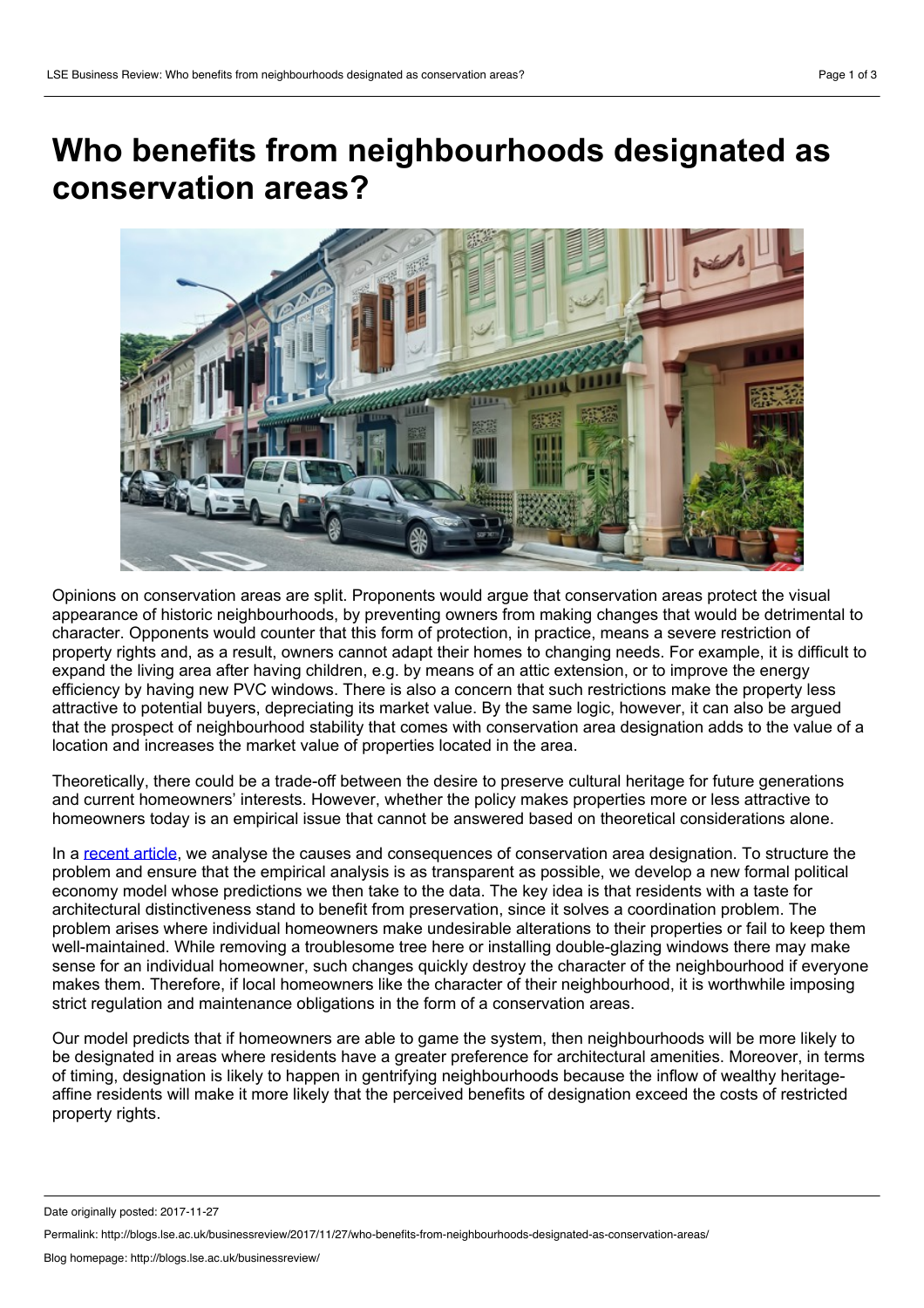Because conservation areas are designated as soon as they become worthwhile from the perspective of local owners (i.e. when the benefits have risen to equal the costs), the model predicts that no effect on prices of properties inside a conservation area will be associated with the incidence of a designation. However, there could be a positive price response outside the designated conservation area. This is because homeowners just outside a conservation area enjoy the benefits when passing through or looking at a protected area, without facing the cost of property rights restrictions.

The empirical results are in line with the predictions from our theoretical model. We find that an increase in the number of affluent residents, and residents who hold a university degree, significantly increases the chances of an area being given conservation status. Concretely, a 1 per cent increase in the degree share is associated with an 11 per cent increase in the designated land share – a strong effect.

Using more than a million property transactions from Nationwide Building society, we also find that the designation of conservation status has no immediate effect on properties prices inside conservation areas, but there is sometimes a positive price effect just outside.

In analysing price effects, we control for various property characteristics (size, number of bathrooms, type of heating system, etc.) and compare the price trend inside to-be-designated conservation areas to other areas with similar characteristics that do not experience a change in designation status (a control group). Figure 1 demonstrates that there is no significant discontinuity in the price trend at the time of designation (year zero). If anything, there is an increased price growth over time.

## **Figure 1: Relative prices in to-be-designated conservation areas**



Notes: Figure shows the difference in In prices adjusted for property attributes between areas to be designated (in year zero) and matched areas that do not experience a change in designation status. Dots denote differences by year, solid black lines are the linear predictions from a difference-in-difference regression model allowing for an impact of the policy on levels in *trends, and dashed black lines are the 95% confidence intervals.*

Permalink: http://blogs.lse.ac.uk/businessreview/2017/11/27/who-benefits-from-neighbourhoods-designated-as-conservation-areas/

Date originally posted: 2017-11-27